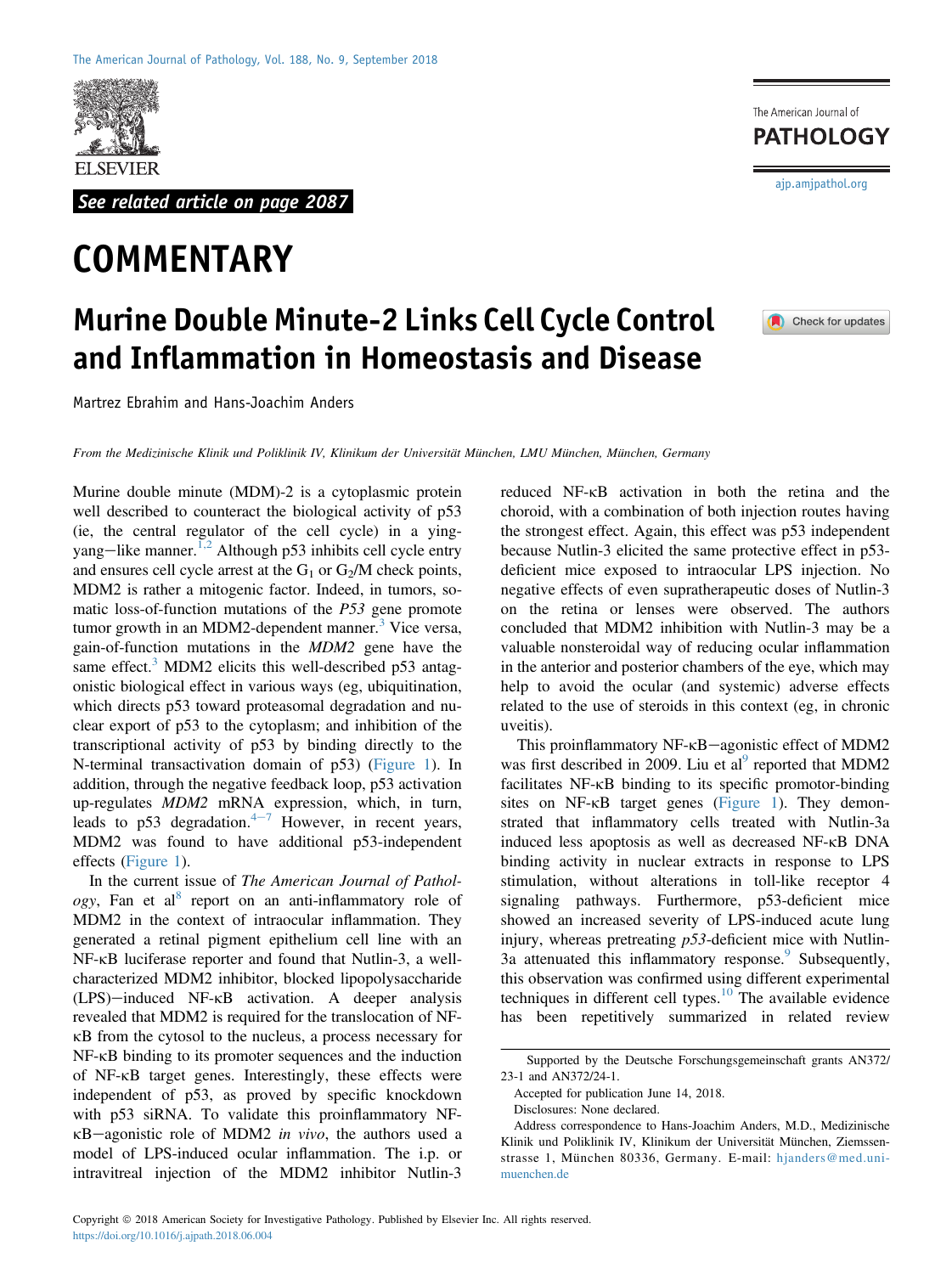<span id="page-1-0"></span>

Figure 1 p53-Dependent and p53-independent functions of murine double minute (MDM)-2. MDM2 negatively regulates p53, as well as activates the NF-kB signaling pathway.

articles.<sup>[5,11](#page-2-6)</sup> This NF- $\kappa$ B-agonistic role of MDM2 adds onto several other p53-independent functions of this protein.<sup>[11,12](#page-2-7)</sup>

Therefore, as proposed by Fan et  $al<sup>8</sup>$  $al<sup>8</sup>$  $al<sup>8</sup>$  for ocular inflammation, MDM2 blockade with drugs, such as Nutlin-3, could be an interesting alternative for the use of steroids in certain inflammatory disease states.<sup>[13](#page-2-8)</sup> Indeed, Mulay et al<sup>10</sup> reported that Nutlin-3 can suppress the injury phase of postischemic acute kidney injury, a phase of the disease involving the autoamplification of cell necrosis and inflammation (ie, necroinflammation).<sup>[14](#page-2-9)</sup> Genetic p53 deficiency did not affect necroinflammation, and Nutlin-3 retained its suppressive effect, demonstrating a p53 independent role for MDM2 in this early inflammatory phase of the disease. In the later phase, cell cycle activation is required to endorse compensatory hypertrophy of the surviving cells as well as progenitor-driven regeneration of lost tubular epithelial cells.<sup>[15](#page-2-10)</sup> Nutlin-3 blocked function and structure recovery of the kidney, a process entirely depending on the presence of  $p53$ .<sup>[10](#page-2-5)</sup> This study implied a bivalent function of MDM2 in acute inflammatory tissue injury versus subsequent repair, which raises caution about the right timing of therapeutic MDM2 inhibition. Indeed, studies with other disease models confirmed that the pathogenic role of MDM2 in disease is strictly context dependent. Restoring p53-driven cell cycle arrest and suppressing MDM2-driven inflammation can be useful in acute ischemic or toxic injuries to facilitate cell cycle arrest, thereby allowing DNA repair of injured cells with significant DNA damage.[16](#page-2-11) However, when cell cycle activation and cell proliferation is needed (eg, to replace injured cells after an

acute injury), MDM2 blockade holds the risk to retard reepithelialization and wound healing. This risk profile is known from targeting the mammalian target of rapamycin.<sup>[17](#page-2-12)</sup> Indeed, mammalian target of rapamycin inhibitors have a similar risk profile because mammalian target of rapamycin and MDM2 share many biological functions in the context of inflammation versus regeneration in acute diseases.

But what exactly is the risk/benefit ratio of therapeutic MDM2 blockade in chronic disease states? From their shortterm data, Fan et al $^{8}$  express great enthusiasm on a potential role of MDM2 inhibition in chronic uveitis, albeit no longterm outcome data from their disease model were presented. Long-term Nutlin-3 toxicity data were only provided in healthy animals. Can we be sure that MDM2 inhibition would not interfere with reparative processes in the eye? In chronic diseases, suppressing cell cycle activation for hypertrophy or proliferation with MDM2 inhibitors may outweigh the benefits of suppressing MDM2-driven inflammation. For example, long-term Nutlin-3 treatment of mice with type 2 diabetes aggravated diabetic kidney disease by affecting the capacity of tubular cells to adapt to the massively increased need for sodium and glucose reabsorption in the proximal tubule in diabetes. $18$  Synergistic effects of MDM2's p53-dependent and p53 independent effects could be expected, in particular in diseases driven by inflammation and cell hyperplasia; hence, Nutlins were at first developed for malignancies.<sup>[19](#page-2-14)</sup> In addition, crescentic glomerulonephritis is a form of rapidly progressing kidney injury because of a massive inflammatory response in the renal glomeruli, together with